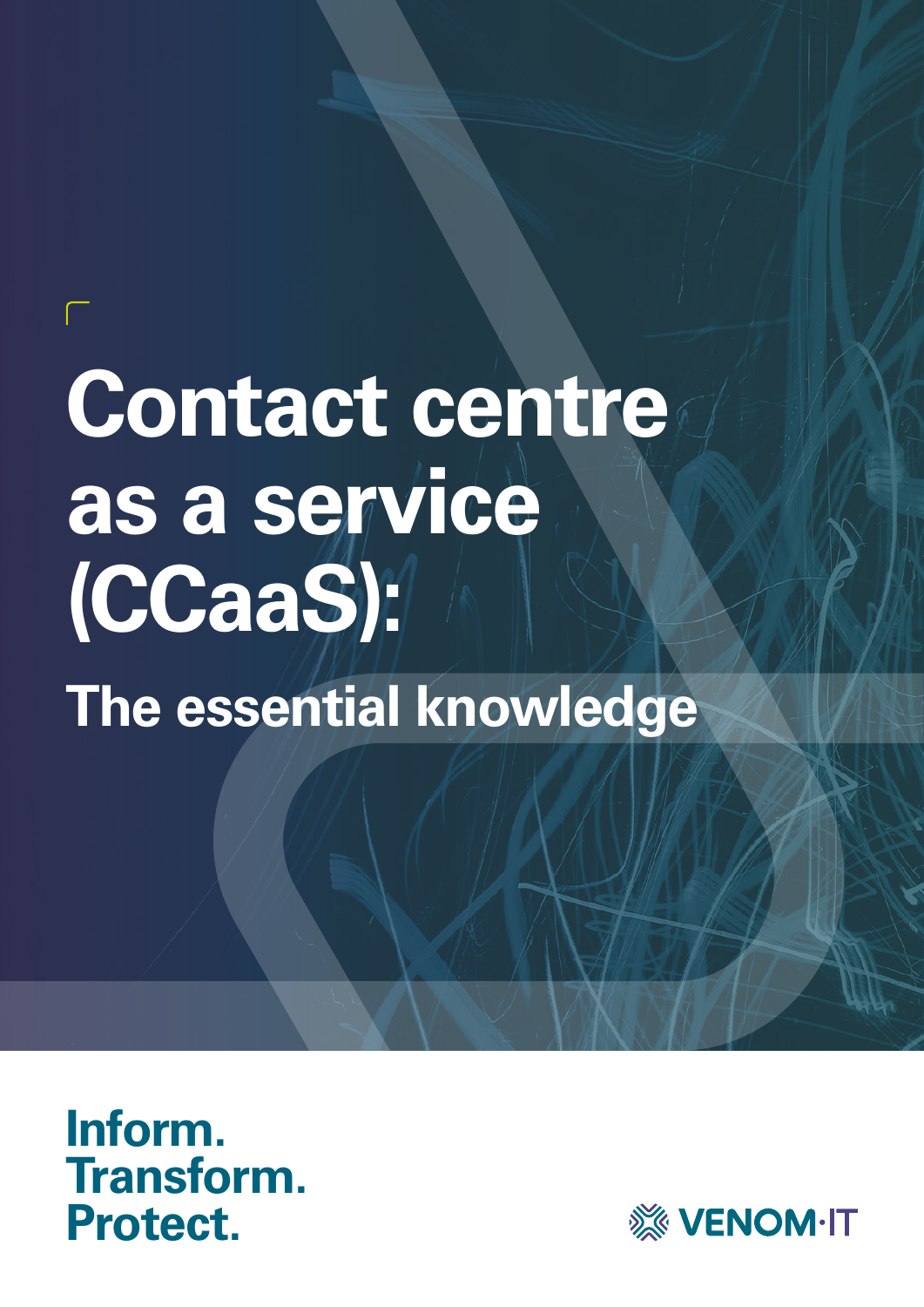# **Contents**

| Introduction                                      | 3  |
|---------------------------------------------------|----|
| What is a cloud based contact centre?             | 4  |
| What is a contact centre as a service (CCaaS)?    | 5. |
| What's the difference between UCaaS<br>and CCaas? | 6  |
| Why choose a contact centre solution?             |    |
| Don't get left behind                             | 8  |
| Get in Touch                                      | 8  |
|                                                   |    |

 $\Box$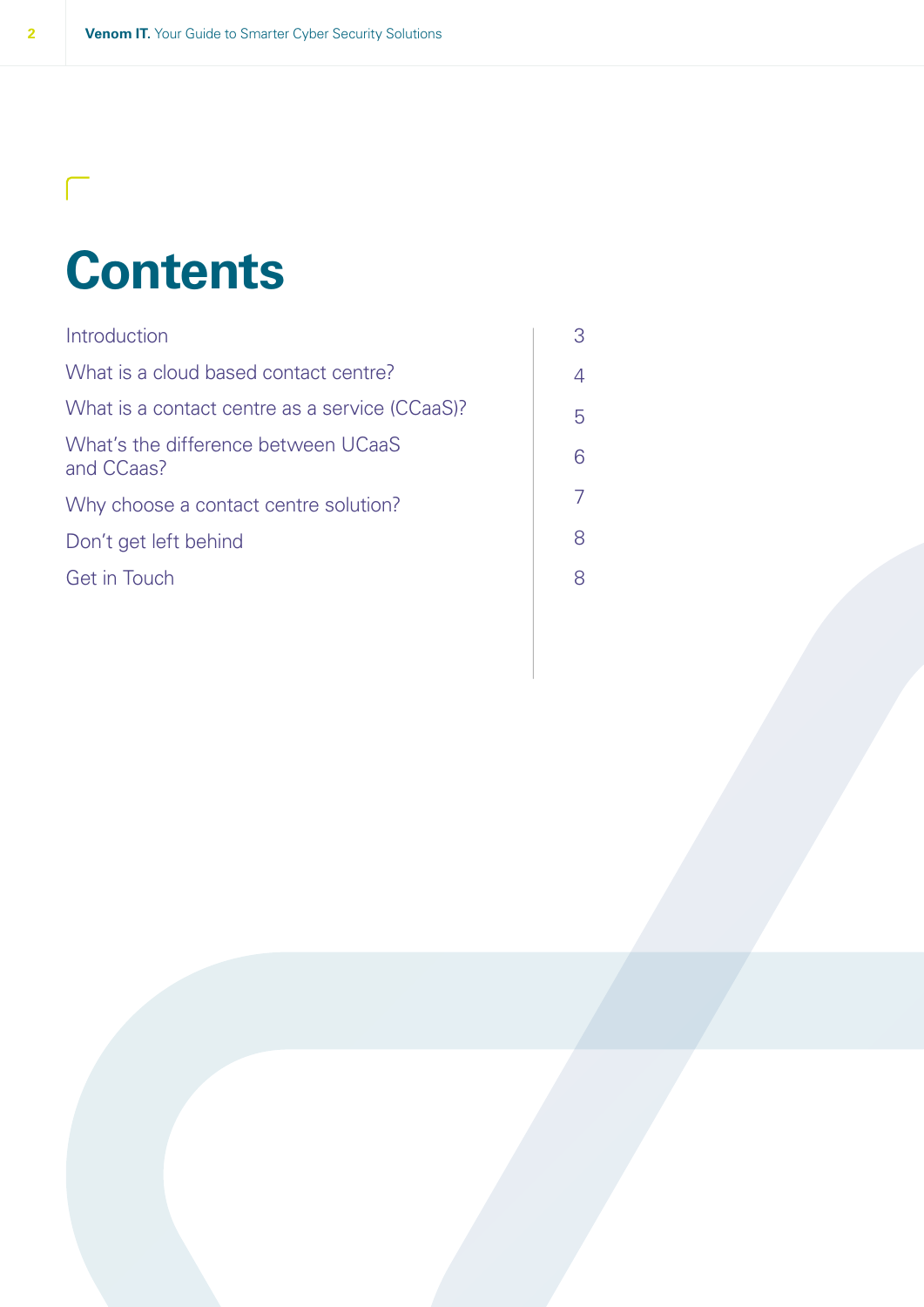With so many '...aaS' acronyms being thrown around nowadays, it's easy to get confused as to what stands for what. We have contact centre as a service, unified communication as a service, software as a service, and countless others. Combine that with cloud technology and the confusion just gets worse.

But don't fret. Your friendly neighbourhood Venom IT team is here to guide you through the minefield of technological jargon.

So let's set the scene.

Business is booming. Sales are on the rise. Client numbers are through the roof. And you popped an expensive bottle of champagne at the last staff party. Things are going well.

Many small to medium sized enterprises assume that this progress will continue if they just keep on doing what they're doing. And why not? It's got you this far, hasn't it?

But as your customer base expands, it needs to be managed. People are people. They have questions. Some of them may have complaints. They need another method of contacting you as the unread list in the company inbox continues to pile up. You sit at your desk chewing your pen and pondering the figures.

Fortunately for you, we live in the 21st century where any minor or major inconvenience can be rectified through the wonders of technology. For this particular issue, the tech wizards have blessed us with cloud based contact centres and contact centre as a service. CCaaS for short.

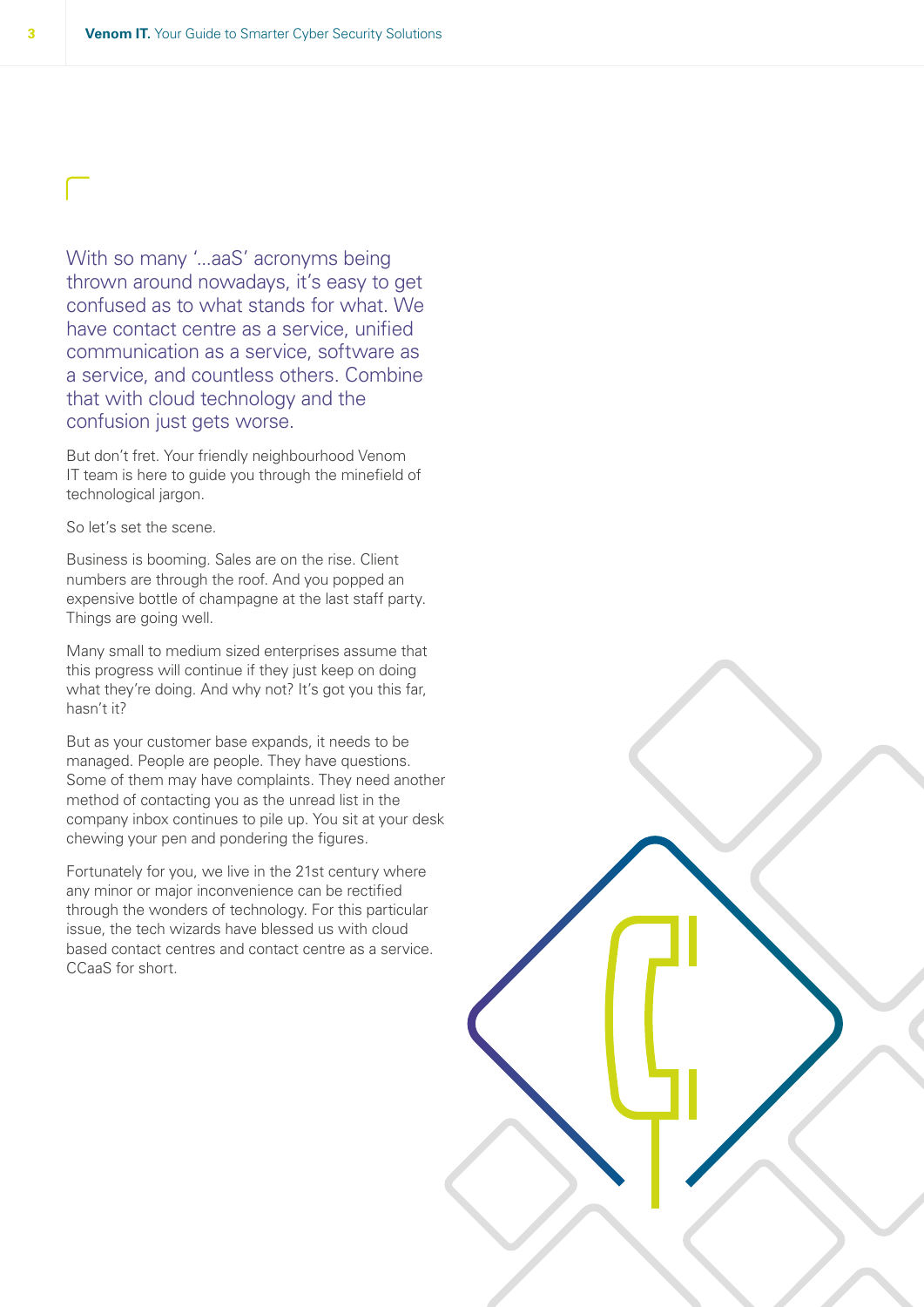### **What is a cloud based contact centre?**

A cloud based contact centre is the modern day solution to managing customer experience and communications.

In the past, you might have just hired a bunch of people to manage your phones. But setting up the hardware needed to deal with the potential growth you hope to achieve would – even then – have been a costly risk. What if the growth stops and you're stuck with a call centre setup that exceeds your expected call volumes? What if your business outgrows your system's capabilities and you have to dish out more money to rebuild it?

Nowadays, call centres just don't cut it. Making a phone call has become the last resort for postmillennial generations, who prefer the efficiency of texts and emails. Sitting in a customer support phone queue for 20 minutes doesn't make much sense. Not when you can drop the company a quick message on social media or have a real time conversation in a live chat box. But if you bin all your phones you alienate older demographics, who prefer a friendly voice and a more personal approach.

Contact centre solutions consider all the ways that a customer might choose to get in touch with a company. Including email, live chat and automated live chat, email, social media, interactive voice response phone calls, and traditional phone conversations. The contact centre might even throw in a carrier pigeon service if a customer asks nicely.

A cloud based contact centre, as you might expect, takes this multi-channel approach and makes it a cloud based tool. This resource integration can enable businesses to build and deliver a software solution with the same capabilities as a contact centre. However, with none of the hardware, management, or upkeep costs, it can reduce expenses at the same time.

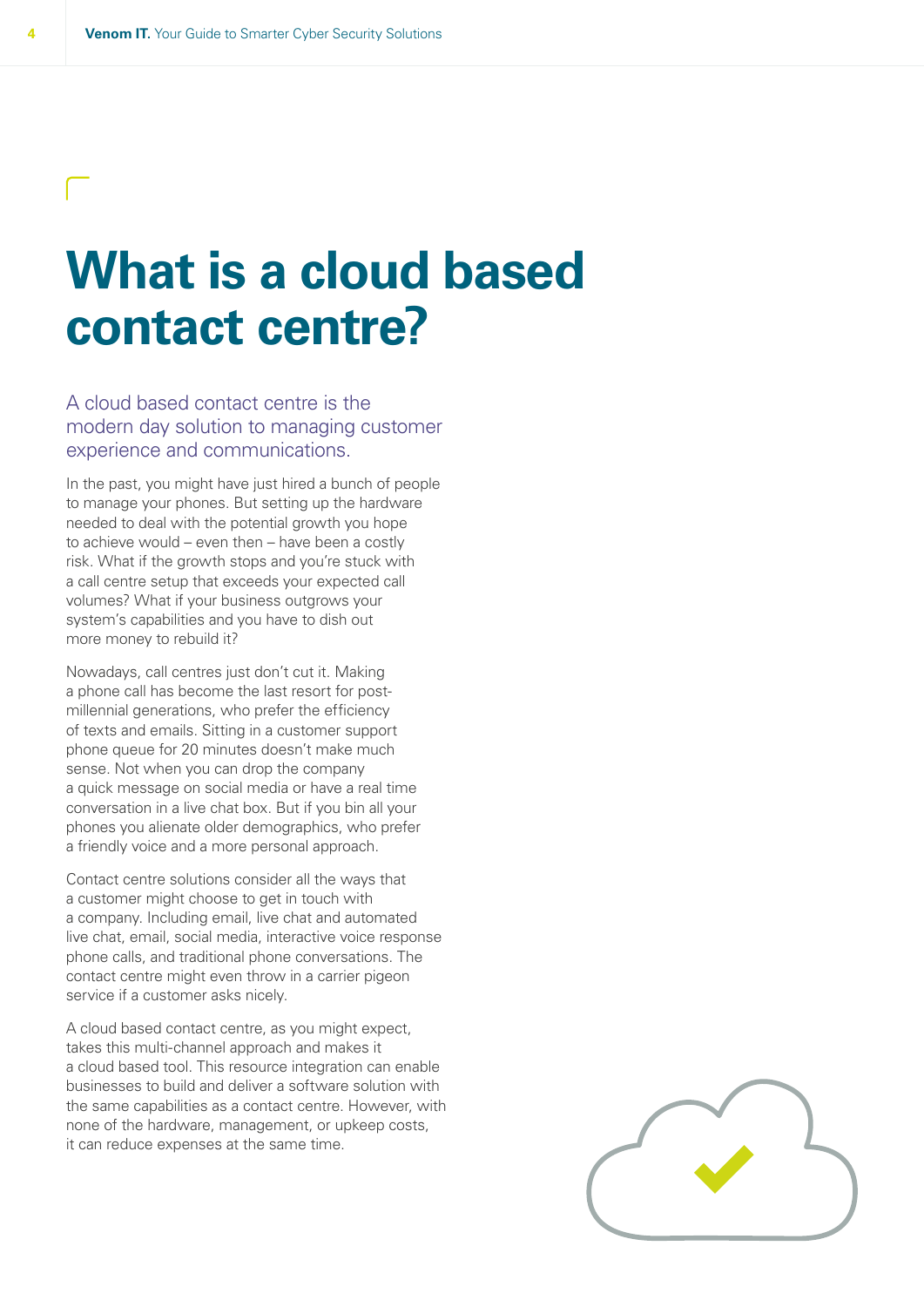### **What is contact centre as a service (CCaaS)?**

CCaaS solutions allow companies to provide the best customer experience possible by outsourcing their contact centre software and collating customer information via the cloud.

This means that a client can get in touch via any means of communication. Every customer interaction is situated in context and data is stored and displayed on each customer's profile. The system and its integration are managed and maintained by an external company. This operator works behind the scenes to keep the tech side of things running smoothly.

So your team can focus on providing excellent customer service without the hindrance of IT difficulties.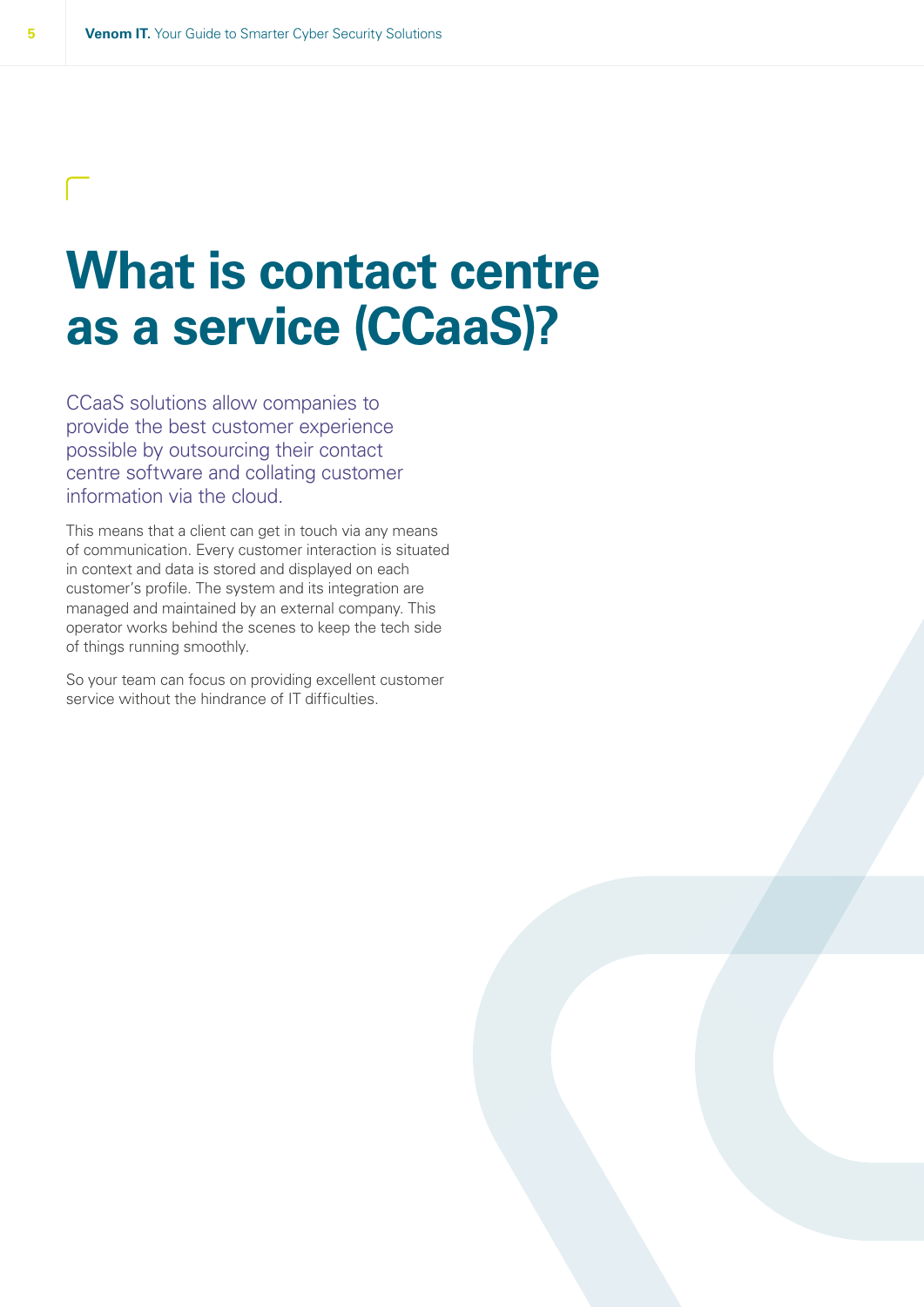### $\mathbf{L}$

## **What's the difference between UCaaS and CCaaS?**

### UCaaS and CCaaS are two solutions that often get mixed up.

UCaaS stands for unified communications as a service. This shares a lot of similarities with CCaaS or contact centre as a service. Both use cloud software, both minimize costs, and both adopt an omnichannel approach across multiple platforms.

Contact centre as a service, however, is mainly used to streamline customer service. UCaaS, on the other hand, is primarily used for internal communication.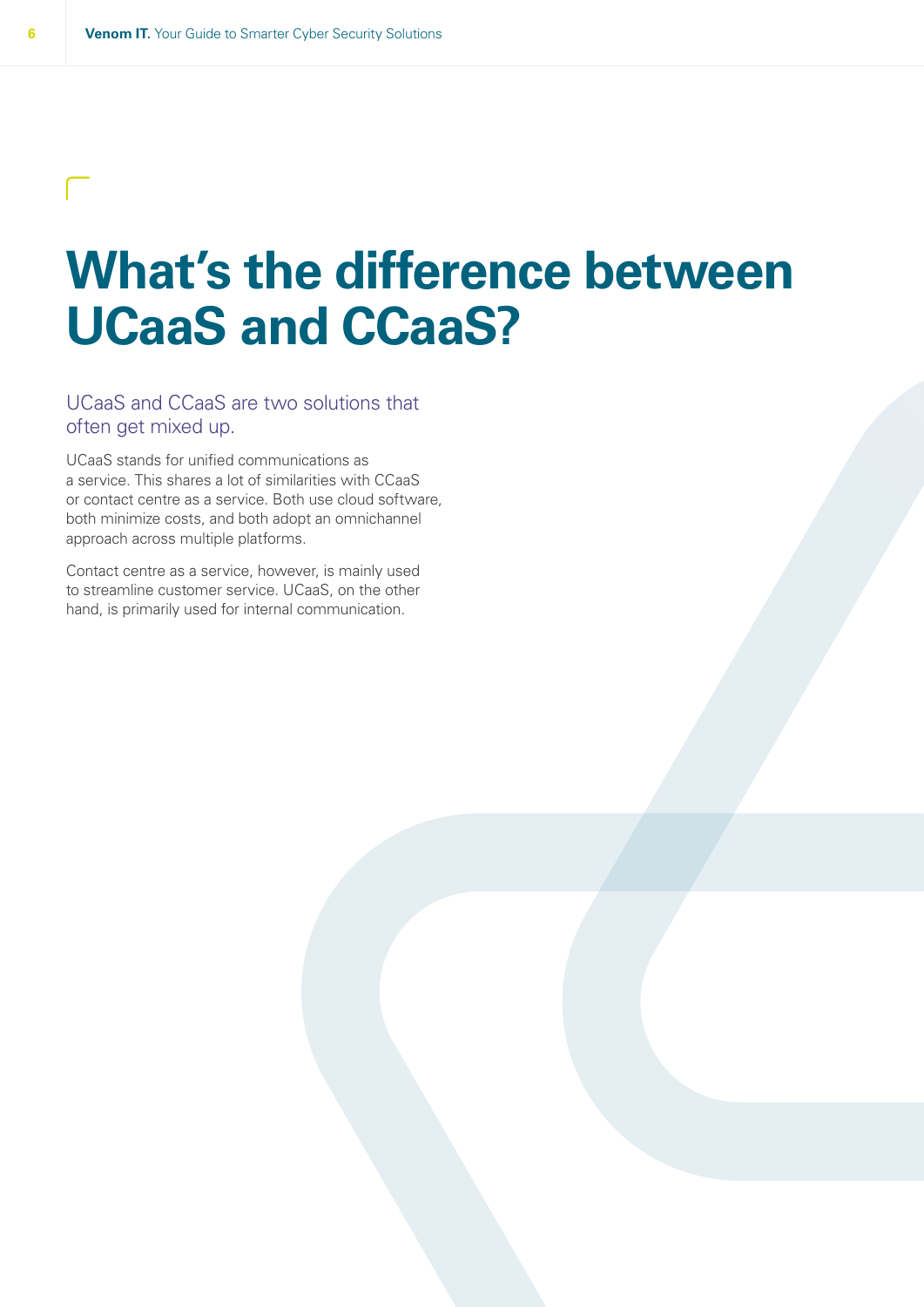### **Why choose a contact centre solution?**

Last week, Advanced Market Analytics published an extensive 225 page report of global cloud based contact centre market insights. In it, they anticipate an unprecedented growth in the use of contact centre as a service models over the next 4 years. The Cisco Global Cloud Index estimates that 94% of computer-based work will be processed by cloud data centres by the end of 2021.

With all this hype, CCaaS providers must be doing something right. During lockdown, shifting operations to the cloud just made sense. Cloud based contact centre technology allowed employees to work from anywhere.

We're crossing our fingers and cautiously emerging from this tedious saga of lockdowns and self isolation. But we're coming out of the other side into a new era in the development of customer service. Businesses have embraced the benefits of contact centres. And most of them are keeping these systems in place.

### Here's why:

#### **It makes sense from a financial perspective**

Scalability in customer support is a huge selling point for CCaaS. Most contact centre solutions are pay-as-you go.

This flexibility means companies can scale up or scale down in line with their growth. There's no need to preemptively splash out on expensive equipment. Not when you can outsource at a low cost and just pay for what you need.

#### **Improved employee experience**

CCaaS gives employees complete flexibility when it comes to remote working. With everything accessible via the cloud, staff can work from anywhere and be managed remotely.

It's not what you want to hear, but COVID isn't quite out of the picture yet. Increased flexibility is a huge relief for employers seeking to safeguard operations against potential outbreaks.

### **Better customer service**

With unified communications, staff can serve people more coherently, as all customer interactions are logged and are available for them to view.

No more shouty people yelling down the phone that they already answered all these questions with someone else last week. The contact centre staff have all the information to hand to pick up right where that previous conversation left off. This makes their jobs easier and increases employee productivity.

#### **Everything is traceable**

With a holistic system in place, every piece of data can be analysed. From customer data to employee downtime, everything is recorded. These metrics help managers to identify training needs and map out shift schedules in line with peak times.

#### **More efficient responses**

This taps into scalability. As demand increases, contact centre software is scaled up. Customers don't have to rock back and forth as they suffer through the 23rd iteration of the world's most irritating hold music. Calls or live chat queries are answered in a flash and customers are left feeling satisfied.